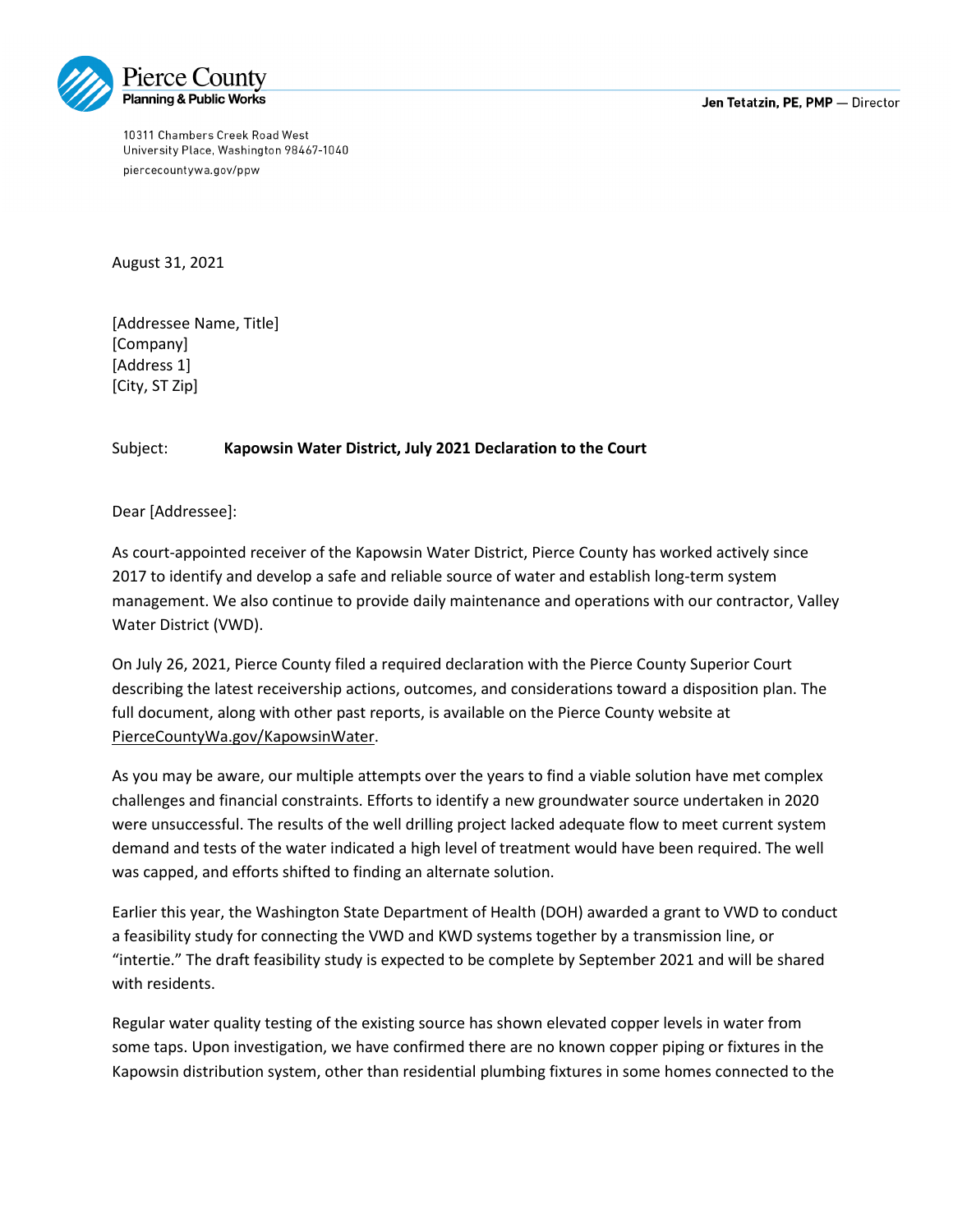[Addressee Name] August 31, 2021 Page 2

system. The intertie project would resolve the elevated copper issue and would establish VWD as a stable, long-term owner and operator of the system.

In anticipation of the feasibility study supporting the intertie, we submitted three federal appropriation requests to Sens. Cantwell and Murray and Rep. Schrier to support the project design, permitting and construction. However, none of the requests were approved.

While Pierce County continues to pursue other sources of grant funding, it is highly unlikely that grants alone will be enough to offset the total multimillion-dollar cost of the intertie project. These costs will not be feasible for KWD customers to bear.

With the completion of the feasibility study in the near future we will evaluate next steps, which may include a disposition plan for KWD to transfer to a long-term owner with the existing source. We have requested an extension of the court review hearing to Feb. 25, 2022, to allow time to work through this process.

Meanwhile, we will continue our efforts to maintain and make necessary improvements to the existing system, including monitoring flow and installing two emergency generators to reduce prolonged water outages.

We appreciate your patience and understanding. If you have questions regarding the report, please contact us at (253) 798-4050.

Sincerely,

## **Jane Vandenberg, P.E.**

Wastewater Utility Manager Pierce County